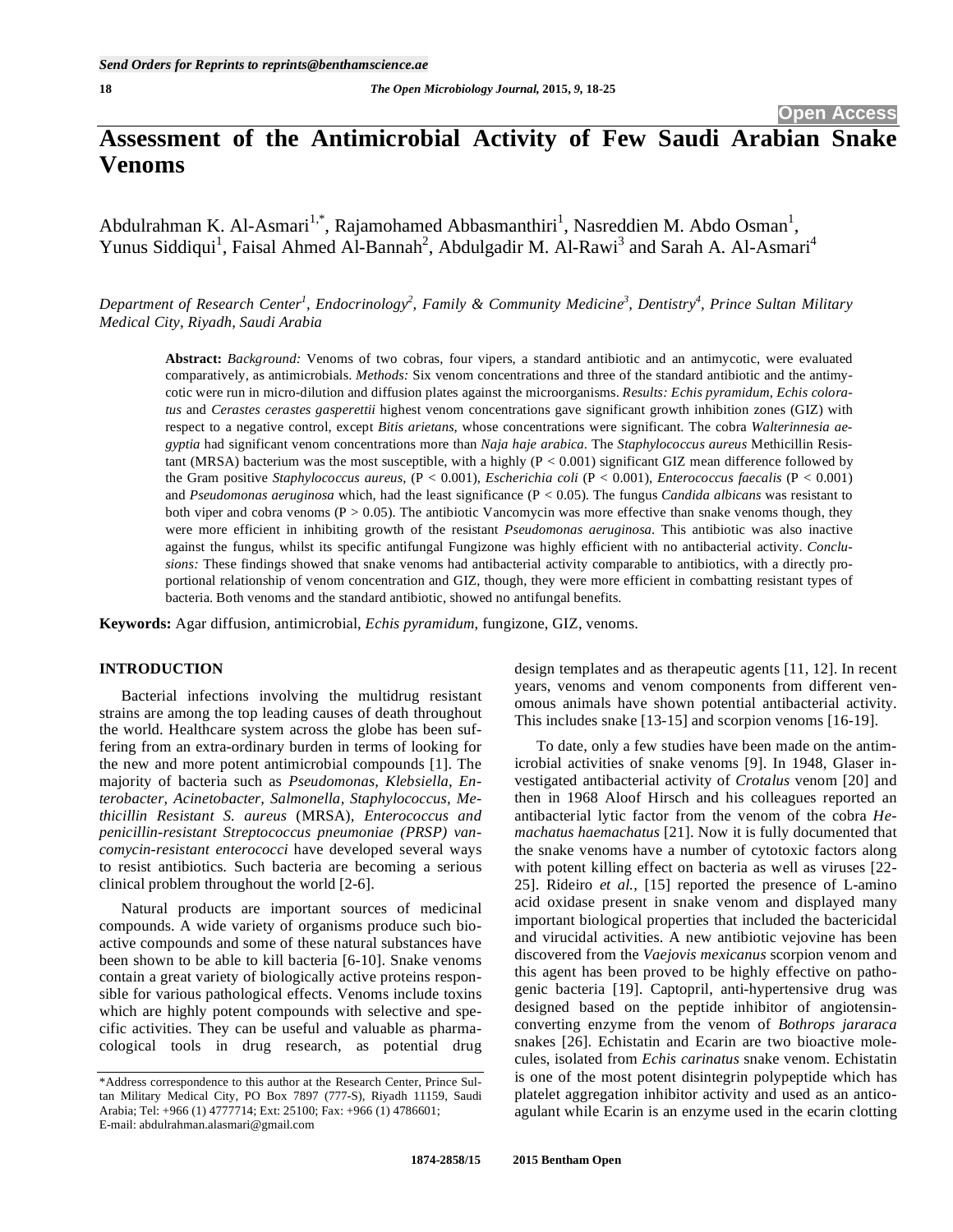time (ECT) test to monitor anticoagulation during treatment with hirudin [27-30].

In a recent study it was demonstrated that the venom from one of the world's most venomous snakes Mamba could be the key to a new breed of painkillers, may be more potent then morphine [31]. Several naturally occurring peptides have shown their promise towards the antimicrobial activity however the family *Viperidae* snake venoms have not been explored thoroughly, although they are a major source of so many active peptides [13, 32]. The antimicrobial peptides are electrically attracted to the negative charged groups of the cell surface, where they develop an  $\alpha$ - helical conformation and these charged groups get accumulated on the membrane. This can result in the formation of transient pores, membrane perturbation and ultimately the cell lysis [33].

In this study we employed 4 crude venoms of the snakes of Viperidae and 2 crude venoms of Elapidae family for their effects on the growth of pathogenic microorganisms. Similar screening focusing on antimicrobial property has not been attempted previously among indigenous Saudi Arabian snakes.

### **MATERIALS AND METHODOLOGY**

#### **Materials**

Snake venoms of two snake groups that belong to two families (Viperidae and Elapidae) were obtained from the Research Center, Prince Sultan Military Medical City (PSMMC), Riyadh, Saudi Arabia. The initial stocks of venoms were prepared in normal saline at a concentration of  $10$ mg/mL and purified by passing through  $0.22 \mu m$  membrane filter. Further dilutions were made in sterile saline and used in this study. Freeze dried microbial cultures of *S. aureus* (*S. aureus*) ATCC 25923, *E. faecalis* (*E. faecalis*) ATCC 29212, *E. coli* (*E. coli*) ATCC 25922, *P. aeruginosa* (*P. aeruginosa*) ATCC 27853 and *Candida albicans* (*C. albicans*) ATCC 66027 were purchased from Microbiologics, Inc. (St. Cloud, MN. USA). The laboratory strain of methicillin resistant *S. aureus* (MRSA) 12498 was obtained from the Department of Microbiology in PSMMC. Brain Heart Infusion broth (BHIB), Sabouraud Dextrose broth (SDB), Brain Heart Infusion agar (BHIA), Sabouraud Dextrose agar (SDA) were purchased from local company agents in Riyadh, Saudi Arabia. The antifungal (Fungizone) was originally bought from Gibco Life Technology, U.K. and the antibiotic (Vancomycin) was from Sigma, USA and were used accordingly.

#### **Venoms**

The initial stocks of venoms were prepared in normal saline at a concentration of  $10$ mg/mL and sterilized by  $0.22 \mu$ m membrane filter and stored in -20º C until use.

# **Growth Media**

All of the bacterial cultures with the exception of *C. albicans* were grown in BHIB and the stocks prepared in 50% glycerol were stored at -40º C. *C. albicans* culture was grown in SDB and stored at -40º C as glycerol stock culture. The enumeration of *C. albicans* colonies and the growth inhibition were determined on SDA-plates prepared in the laboratory.

#### **Microbial Inoculum**

Microbial inoculum that would be used for antibacterial screening assays was prepared using the standard method of log-phase growth and were standardized to 0.5 McFarland unit and log dilutions were made in phosphate buffer saline (PBS) for each microorganism.

# **Agar Diffusion Procedure**

Antimicrobial susceptibility tests were performed by the agar-diffusion method, which was based on Ouchterlony technique and slightly modified according to Barry and Brown [34]. Sterilized BHIA was melted in a microwave oven and then placed in a water bath set at 45ºC. Once the temperature was stable, bottles containing agar were removed and 0.1mL of overnight grown bacterial cultures were added. Two to three Petri plates were poured for each microbe and once the agar was solidified, plates were transferred to the refrigeration temperature for 2-3 hours. A dedicated agar punch was used to cut holes in agar and 0.05 mL of various dilutions of venom (0.25, 0.5, 1, 2.5, 5, 10 mg/mL) was added to each well. Normal saline, used as a diluent was employed as a negative control. After leaving plates on the bench for an hour, they were transferred to the incubator. The zones of microbial growth inhibition were recorded after 48h of incubation.

# **Determination of Colony Forming Units (CFU) and Minimum Inhibitory Concentration (MIC)**

24h microbial colony cultures were standardized to 0.5 McFarland unit and log dilutions were made in phosphate buffer saline (PBS) for each microorganism. Several dilutions of the crude venom (0.0625, 0.125, 0.25, 0.5, 1, 2.5, 5, 10 mg/mL) in triplicate were mixed with the microbial inoculum and incubated at 37ºC incubator. The PBS was used as negative control. At 24h of incubation, aliquots of samples were removed and log dilutions were prepared in sterile PBS. Petri plates containing BHIA were inoculated with 100µL of inoculum in triplicate and this inoculum was spread using a sterile glass rod bent at 90ºC and a plate rotator (Sensoturn). The Petri plates were incubated for 48h and the CFU were counted either with naked eye or using a colony counter.

### **Statistics**

Means and standard deviations of the zone inhibition data were collected and calculated using Microsoft Excel. Statistical significance was determined by t-test and one-way ANOVA, employing GraphPad Prism, GraphPad Instat and SPSS packages.

#### **RESULTS**

Table **1** shows mean zones of microbial growth inhibition (in mm), which were obtained by reading the agar diffusion plates. Out of eight concentrations ((0.0625, 0.125, 0.25, 0.5, 1, 2.5, 5, 10 mg/mL) that gave the minimum inhibitory concentrations (MIC), six most effective venom concentrations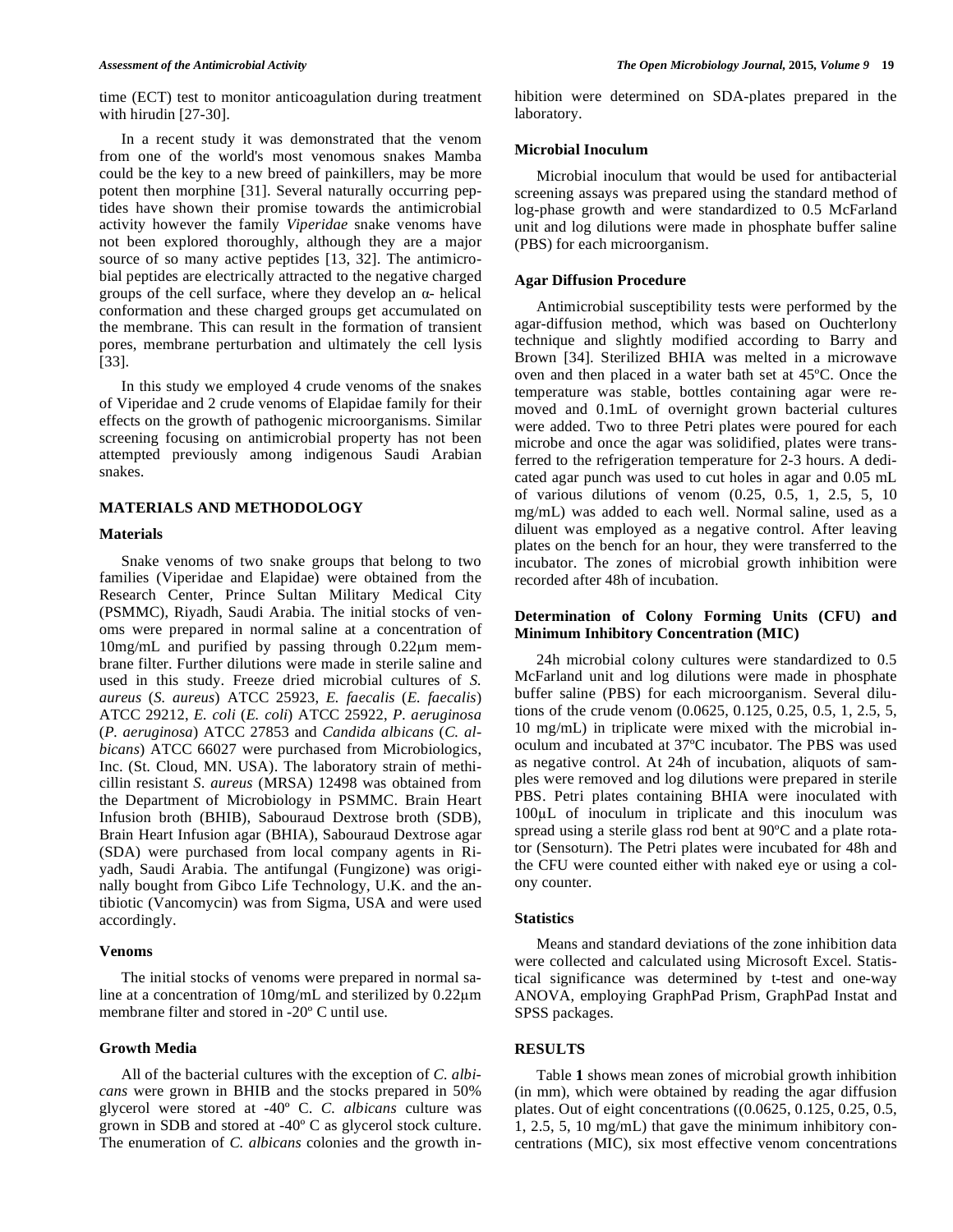| Table 1. | Mean zones of microbial growth inhibition (in mm), which were caused by the six most effective venom concentrations of |
|----------|------------------------------------------------------------------------------------------------------------------------|
|          | six snakes.                                                                                                            |

| <b>Family Viperidae</b>                                                |                                                                      |                                                                        |                        |                  |                  |                  |
|------------------------------------------------------------------------|----------------------------------------------------------------------|------------------------------------------------------------------------|------------------------|------------------|------------------|------------------|
|                                                                        | E. pyramidum venom concentration - zone of Growth Inhibition (in mm) |                                                                        |                        |                  |                  |                  |
|                                                                        | $0.25$ mg/mL                                                         | $0.5$ mg/mL                                                            | $1$ mg/mL              | $2.5$ mg/mL      | $5.0$ mg/mL      | $10$ mg/mL       |
| S. aureus                                                              | 7.25                                                                 | 9.25                                                                   | 9.75                   | 12.25            | 13.5             | 15               |
| S. aureus (MRSA)                                                       | 11                                                                   | 12                                                                     | 12.25                  | 13               | 14               | 15.25            |
| E. faecalis                                                            | $\mathbf{0}$                                                         | $\Omega$                                                               | $\mathbf{0}$           | 6.25             | 8                | 9                |
| E. coli                                                                | 6                                                                    | 8.25                                                                   | 8                      | 10.5             | 12               | 13.25            |
| P. aeruginosa                                                          | $\overline{0}$                                                       | $\mathbf{0}$                                                           | $\mathbf{0}$           | 6                | 7.5              | 8.5              |
|                                                                        |                                                                      | E. coloratus venom concentration - zone of Growth Inhibition (in mm)   |                        |                  |                  |                  |
| S. aureus                                                              | $\tau$                                                               | 10                                                                     | 11                     | 12               | 12               | 13               |
| S. aureus (MRSA)                                                       | 12                                                                   | 14                                                                     | 15.5                   | 16.25            | 17.25            | 18.25            |
| E. faecalis                                                            | $\mathbf{0}$                                                         | 6.75                                                                   | 8                      | 10.25            | 12.5             | 13               |
| E. coli                                                                | $\mathbf{0}$                                                         | 7                                                                      | 9                      | 10.25            | 11               | 12.5             |
| P. aeruginosa                                                          | $\mathbf{0}$                                                         | $\mathbf{0}$                                                           | $\mathbf{0}$           | $\overline{7}$   | 8                | 8.75             |
| C. gasperettii venom concentration - zone of Growth Inhibition (in mm) |                                                                      |                                                                        |                        |                  |                  |                  |
| S. aureus                                                              | 6.75                                                                 | 7.25                                                                   | 8.75                   | 10               | 11               | 12               |
| S. aureus (MRSA)                                                       | 14.25                                                                | 10                                                                     | 11.5                   | 13.25            | 14.5             | 15               |
| E. faecalis                                                            | $\mathbf{0}$                                                         | $\mathbf{0}$                                                           | $\boldsymbol{0}$       | $\boldsymbol{0}$ | 8                | 10               |
| E. coli                                                                | $\mathbf{0}$                                                         | $\boldsymbol{0}$                                                       | $\mathbf{0}$           | 6                | 6.5              | $\tau$           |
| P. aeruginosa                                                          | $\overline{0}$                                                       | $\boldsymbol{0}$                                                       | $\boldsymbol{0}$       | $\boldsymbol{0}$ | $\boldsymbol{0}$ | 6.25             |
|                                                                        |                                                                      | Bitis arietans venom concentration - zone of Growth Inhibition (in mm) |                        |                  |                  |                  |
| S. aureus                                                              | $\mathbf{0}$                                                         | $\mathbf{0}$                                                           | 6.5                    | 7                | $\tau$           | 7.5              |
| S. aureus (MRSA)                                                       | $\boldsymbol{0}$                                                     | $\boldsymbol{0}$                                                       | $\tau$                 | 8.5              | 9.25             | 10               |
| E. faecalis                                                            | $\mathbf{0}$                                                         | $\boldsymbol{0}$                                                       | $\mathbf{0}$           | $\mathbf{0}$     | $\mathbf{0}$     | $\mathbf{0}$     |
| E. coli                                                                | $\mathbf{0}$                                                         | $\boldsymbol{0}$                                                       | $\boldsymbol{0}$       | $\boldsymbol{0}$ | $\boldsymbol{0}$ | $\mathbf{0}$     |
| P. aeruginosa                                                          | $\mathbf{0}$                                                         | $\boldsymbol{0}$                                                       | $\mathbf{0}$           | $\mathbf{0}$     | $\mathbf{0}$     | $\mathbf{0}$     |
|                                                                        |                                                                      |                                                                        | <b>Family Elapidae</b> |                  |                  |                  |
|                                                                        |                                                                      | N. arabica venom concentration - zone of Growth Inhibition (in mm)     |                        |                  |                  |                  |
| S. aureus                                                              | $\boldsymbol{0}$                                                     | 6                                                                      | 7.25                   | 9.25             | $10\,$           | $11\,$           |
| S. aureus (MRSA)                                                       | 6.5                                                                  | 9.25                                                                   | 9.5                    | 11.25            | 12.5             | 14.4             |
| E. faecalis                                                            | $\boldsymbol{0}$                                                     | $\boldsymbol{0}$                                                       | 6                      | $\tau$           | 8                | 10.5             |
| E. coli                                                                | $\boldsymbol{0}$                                                     | 6                                                                      | 6                      | $\tau$           | 9.5              | 11.5             |
| P. aeruginosa                                                          | $\overline{0}$                                                       | $\boldsymbol{0}$                                                       | $\boldsymbol{0}$       | 6.5              | $\boldsymbol{7}$ | $\boldsymbol{7}$ |
| W. aegyptia venom concentration - zone of Growth Inhibition (in mm)    |                                                                      |                                                                        |                        |                  |                  |                  |
| S. aureus                                                              | 6.75                                                                 | 9.5                                                                    | $10\,$                 | 11.25            | 12               | 13.75            |
| S. aureus (MRSA)                                                       | 13                                                                   | 14                                                                     | 15.75                  | 16.5             | 18.5             | 20.5             |
| E. faecalis                                                            | $\boldsymbol{0}$                                                     | 7                                                                      | $\,8\,$                | 10.5             | 12.5             | 13.25            |
| E. coli                                                                | $\boldsymbol{0}$                                                     | 7.25                                                                   | $\overline{9}$         | $10\,$           | 11               | 12.25            |
| P. aeruginosa                                                          | $\boldsymbol{0}$                                                     | $\sqrt{6}$                                                             | 6.75                   | $\tau$           | $7\phantom{.0}$  | 8.25             |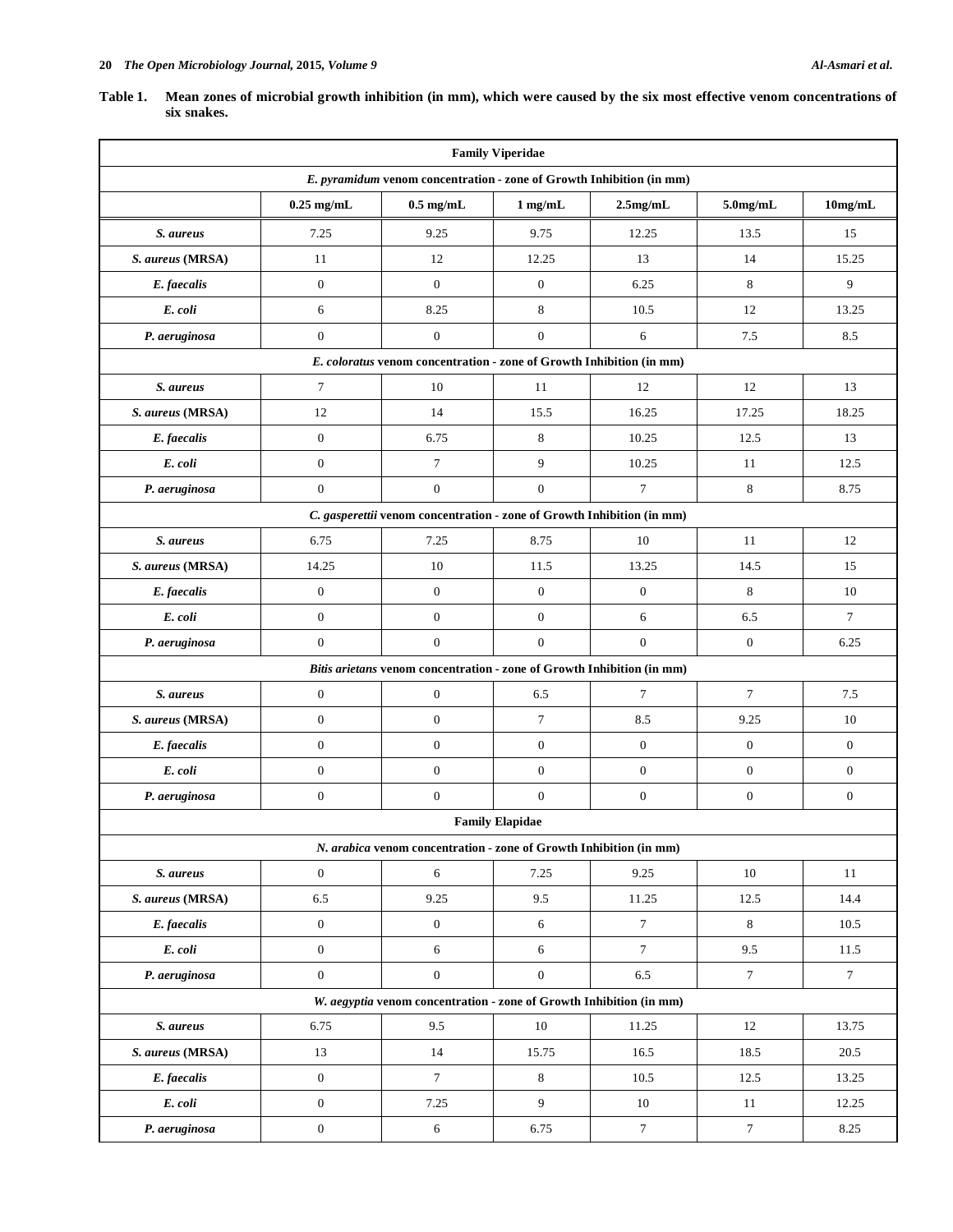| Viper snake venom concentration   | Mean  | <b>Std. Error Mean</b> | t     | Significance (2-tailed) |
|-----------------------------------|-------|------------------------|-------|-------------------------|
| E. pyramidum Veonm 0.25mg         | 4.00  | 1.915                  | 2.089 | 0.091                   |
| E. pyramidum Veonm 0.5mg          | 4.83  | 2.227                  | 2.170 | 0.082                   |
| E. pyramidum Veonm 1mg            | 5.00  | 2.295                  | 2.179 | 0.081                   |
| E. pyramidum Veonm 2.5mg          | 7.83  | 1.973                  | 3.969 | 0.011                   |
| E. pyramidum Veonm 5.0mg          | 9.33  | 2.171                  | 4.300 | 0.008                   |
| E. pyramidum Veonm 10mg           | 10.00 | 2.338                  | 4.277 | 0.008                   |
| E. coloratus Venom 0.25mg         | 3.17  | 2.104                  | 1.505 | 0.193                   |
| E. coloratus Venom 0.5mg          | 6.33  | 2.261                  | 2.801 | 0.038                   |
| E. coloratus Venom 1mg            | 7.33  | 2.578                  | 2.845 | 0.036                   |
| E. coloratus Venom 2.5mg          | 9.17  | 2.197                  | 4.172 | 0.009                   |
| E. coloratus Venom 5.0mg          | 10.00 | 2.324                  | 4.303 | 0.008                   |
| E. coloratus Venom 10mg           | 10.83 | 2.469                  | 4.388 | 0.007                   |
| Cerastes gasperettii Venom 0.25mg | 3.50  | 2.391                  | 1.464 | 0.203                   |
| Cerastes gasperettii Venom 0.5mg  | 2.83  | 1.833                  | 1.545 | 0.183                   |
| Cerastes gasperettii Venom 1mg    | 3.50  | 2.247                  | 1.557 | 0.180                   |
| Cerastes gasperettii Venom 2.5mg  | 4.83  | 2.344                  | 2.062 | 0.094                   |
| Cerastes gasperettii Venom 5.0mg  | 6.50  | 2.335                  | 2.784 | 0.039                   |
| Cerastes gasperettii Venom 10mg   | 8.33  | 2.140                  | 3.895 | 0.011                   |
| Bitis arietans Venom 1mg          | 2.17  | 1.376                  | 1.574 | 0.176                   |
| Bitis arietans Venom 2.5mg        | 2.50  | 1.586                  | 1.576 | 0.176                   |
| Bitis arietans Venom 5.0mg        | 2.67  | 1.706                  | 1.563 | 0.179                   |
| Bitis arietans Venom 10mg         | 3.00  | 1.915                  | 1.567 | 0.178                   |

**Table 2. Paired T-test analysis of viper snake venoms concentration mean microbial zone of growth inhibition against control (Normal Saline).** 

were found to be the most relevant ranges of the six snake venoms, applicable for statistical analyses. The paired T-test was employed to verify the significance of venom concentration effect of all snake species with respect to control (saline). For the first viper snake *E. pyramidum*, the venom concentration range (0.25mg - 10mg) gave 4.00 mm - 10.00 mm mean growth inhibition zones (GIZ) for all five microbial species (Table **2**).

Only concentration 2.5mg, 5.0mg and 10mg gave significant (P $\leq$  0.011, P $\leq$  0.008 and P $\leq$  0.008, respectively) GIZ with respect to controls (Table **2**).

For the second viper snake *E. coloratus*, the venom concentration range (0.25mg - 10mg) gave 3.17 mm - 10.83 mm mean GIZ for all five microbial species. The concentration 0.5mg, 1mg, 2.5mg, 5.0mg and 10mg gave significant ( $P \leq$ 0.038, P 
s 0.036, P  $\leq$  0.009, P  $\leq$  0.008 and P  $\leq$  0.007, respectively) GIZ with respect to controls (Table **2**).

For the third viper snake *C. gasperettii*, the venom concentration range (0.25mg - 10mg) gave 3.50 mm - 8.33 mm mean GIZ for all five microbial species. The concentration 5.0mg and 10mg gave significant ( $P \le 0.039$  and  $P \le 0.011$ , respectively) GIZ with respect to controls (Table **2**).

For the fourth viper snake *Bitis arietans*, the only concentration range of its venom (1mg - 10mg) gave 2.17 mm - 3.00 mm mean GIZ for all five microbial species. All these concentrations (1mg 2.5mg, 5.0mg and 10mg) gave insignificant (P $\leq$  0.176, P $\leq$  0.176, P $\leq$  0.179 and P $\leq$  0.178, respectively) GIZ with respect to controls (Table **2**).

With respect to the effect of elapid snake venom concentrations, the first one *N. arabica* venom concentration range (0.25mg - 10mg) gave 1.00 mm - 9.00 mm mean GIZ for all five microbial species. Out of six, only the concentrations 1mg, 2.5mg, 5.0mg and 10mg gave significant ( $P \le 0.032$ ,  $P \le$ 0.007,  $P \le 0.006$  and  $P \le 0.007$ , respectively) GIZ with respect to controls (Table **3**).

The second elapid snake *W. aegyptia* venom concentration range (0.25mg - 10mg) gave 3.33 mm - 11.17 mm mean GIZ for all five microbial species. All six venom concentrations,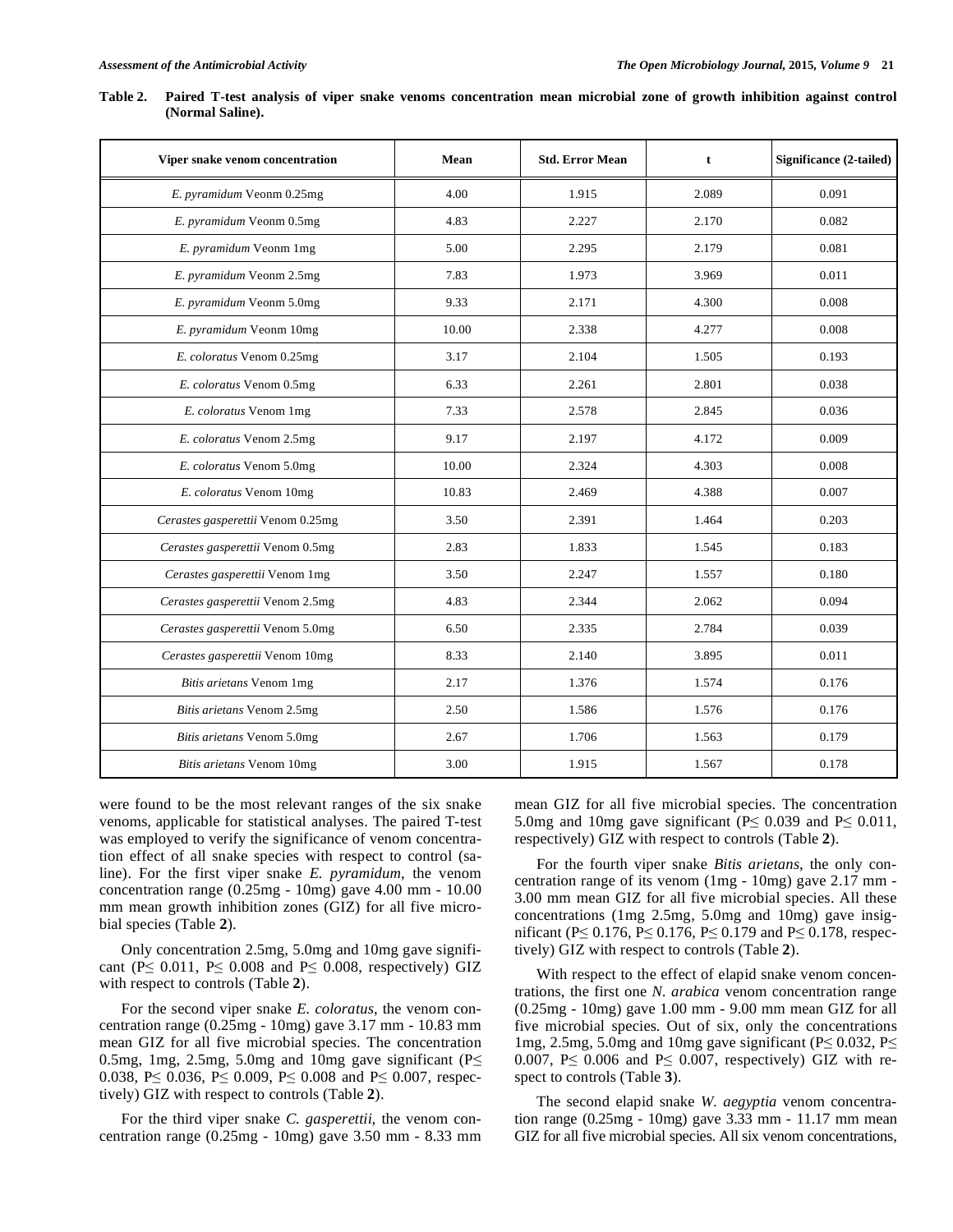| Elapid (Cobra) snake venom concentration | Mean  | <b>Std. Error Mean</b> | t     | Significance (2-tailed) |
|------------------------------------------|-------|------------------------|-------|-------------------------|
| Naja arabica Venom 0.25mg                | 1.00  | 1.000                  | 1.000 | 0.363                   |
| Naja arabica Venom 0.5mg                 | 3.50  | 1.628                  | 2.150 | 0.084                   |
| Naja arabica Venom 1mg                   | 4.83  | 1.641                  | 2.945 | 0.032                   |
| Naja arabica Venom 2.5mg                 | 6.67  | 1.520                  | 4.385 | 0.007                   |
| Naja arabica Venom 5.0mg                 | 7.83  | 1.721                  | 4.552 | 0.006                   |
| Naja arabica Venom 10mg                  | 9.00  | 2.033                  | 4.427 | 0.007                   |
| W. <i>aegyptia</i> Venom 0.25mg          | 3.33  | 2.246                  | 1.484 | 0.198                   |
| W. <i>aegyptia</i> Venom 0.5mg           | 7.33  | 1.892                  | 3.877 | 0.012                   |
| W. <i>aegyptia</i> Venom 1mg             | 8.33  | 2.108                  | 3.953 | 0.011                   |
| W. <i>aegyptia</i> Venom 2.5mg           | 9.00  | 2.160                  | 4.166 | 0.009                   |
| W. <i>aegyptia</i> Venom 5.0mg           | 10.00 | 2.463                  | 4.060 | 0.010                   |
| W. <i>aegyptia</i> Venom 10mg            | 11.17 | 2.738                  | 4.079 | 0.010                   |

**Table 3. Paired T-test analysis of elapid snake venoms concentration mean microbial zone of growth inhibition against control (Normal Saline).** 

**Table 4. Tukey's Multiple Comparison Test of microbial growth inhibition level caused by various snake venom concentrations and a control (Normal saline).** 

| <b>Tukey's Multiple Comparison Test</b> | <b>Mean Difference</b> | q     | <b>P</b> value | 95% CI of diff  |
|-----------------------------------------|------------------------|-------|----------------|-----------------|
| <i>S. aureus vs</i> Control             | 8.958                  | 14.80 | P < 0.001      | 6.393 to 11.52  |
| S. aureus (MRSA) vs Control             | 12.38                  | 20.45 | P < 0.001      | 9.814 to 14.94  |
| E. faecalis vs Control                  | 4.847                  | 8.008 | P < 0.001      | 2.282 to 7.413  |
| E. coli vs Control                      | 6.021                  | 9.946 | P < 0.001      | 3.455 to 8.586  |
| P. aeruginosa vs Control                | 2.986                  | 4.933 | P < 0.05       | 0.4208 to 5.551 |

except the first (0.25mg) gave significant ( $P \le 0.012$ ,  $P \le$ 0.011, P $\leq$  0.009, P $\leq$  0.010 and P $\leq$  0.010, respectively) GIZ with respect to controls (Table **3**).

 It was observed that GIZ had a directly proportional relationship with venom concentration for all experimental venom groups.

The Tukey's Multiple Comparison Test was employed to determine the susceptibility of each microorganism compared to control (Normal saline) based on the GIZ (Table **4**). *S. aureus* (MRSA) bacterium was the one with the largest (12.38 mm) Mean Difference and the highest (20.45) q level and a highly  $(P < 0.001)$  significant probability value. Next susceptible bacterium was *S. aureus* with 8.958 mm Mean Difference, q level of 14.80 and a highly  $(P < 0.001)$  significant probability value. Next were *E. coli* and *E. faecalis* bacterial species, with the same highly  $(P < 0.001)$  significant probability values. The least susceptible bacterium was *P. aeruginosa* with 2.986 mm Mean Difference, q level of 4.933 and a significant ( $P < 0.05$ ) probability value.

Fig. (**1**) shows the comparative differences between effects of the elapid and viperid snake venoms, one antibiotic (Vancomycin), one antimycotic (Fungizone) and a negative control (normal saline) on growth of five pathogenic bacterial species and a fungus shown GIZ (in mm). The standard antibiotic (Vancomycin) was the most effective antibacterial agent in inhibiting the growth of four bacterial species (*S. aureus* (MRSA), *E. faecalis*, *S. aureus* and *E. coli*), in that order. All venoms were next to it in activity, though they were more efficient in inhibiting the growth of *P. aeruginosa*  except the venom of the viper *C. gasperettii*. Both Vancomycin and venoms were unable to inhibit the fungal *Candida albicans* growth whilst its specific antifungal Fungizone (Amphotericin B) highly efficient with no antibacterial activity.

#### **DISCUSSION**

Venoms, especially those of snakes are a mixture of proteins and peptides including the nucleotides, free lipids and carbohydrates, which are bound to proteins [35]. They have consistently shown high levels of heterogeneity and intra and interspecies variation and this could be due to local adaptation for feeding on different prey [36]. The venoms obtained from the Viperidae family had long been recognized for their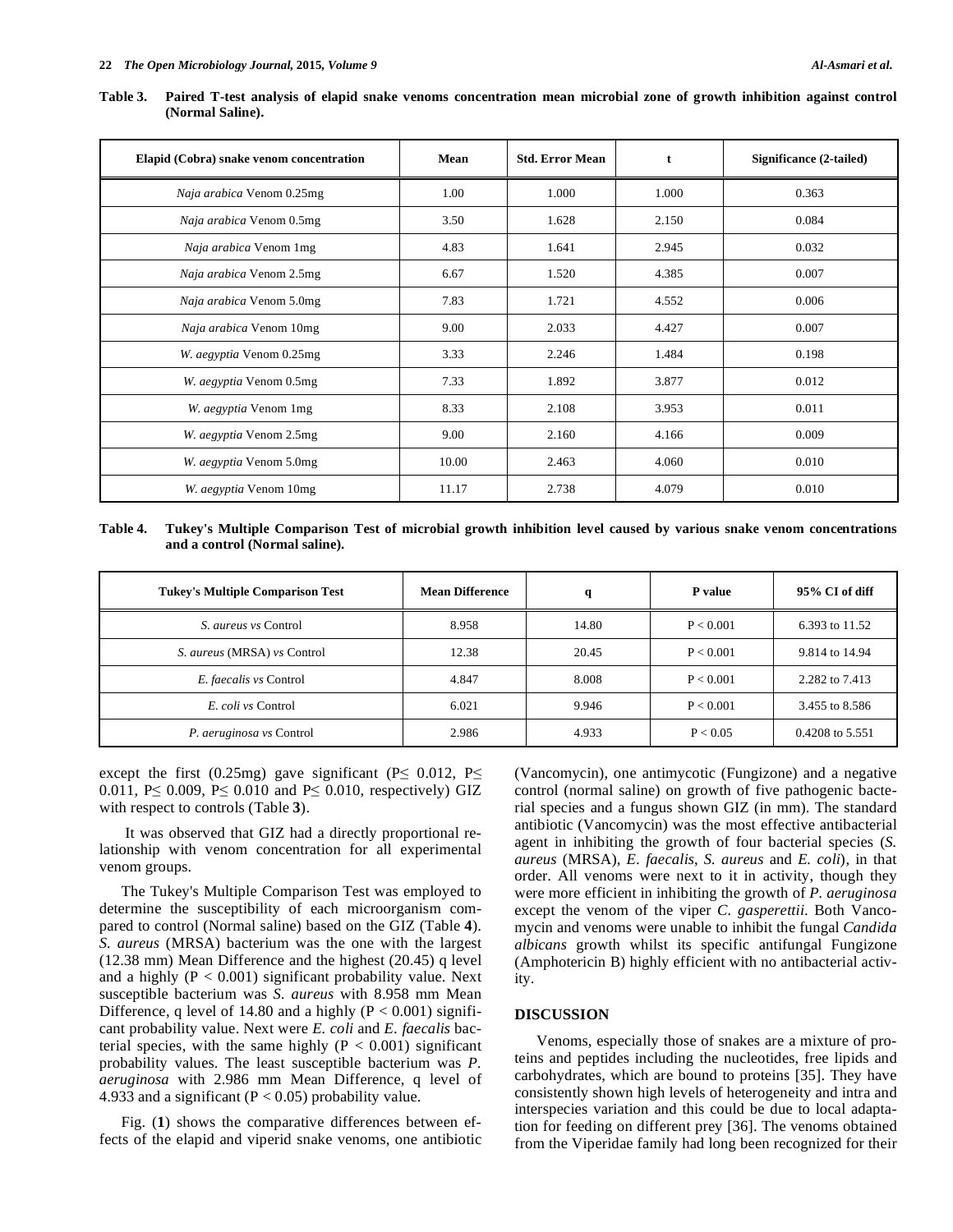

**Fig. (1). Comparative differences between effects of snake venoms, antibiotics, antimycotics and normal saline (control).** Inhibition of microbial growing of six pathogenic bacterial species and a fungus shown as mean growth inhibition zone (in mm).

complexity of molecular composition [36]. Several studies had described the antimicrobial effect of snake venoms, which enlightened the emergence of bio-active peptides as therapeutic alternatives to combat the antibiotic resistant microorganisms [37].

Six venom concentrations were chosen out of eight that showed the least concentrations that represented the MIC but, this choice was applied according to the analysis of the GIZ. Paired T-test analysis of the selected concentration ranges of the six snake venoms has clearly shown significant GIZ, with varying degrees. With respect to venoms of the vipers, *E. coloratus* was the most effective against the five microorganisms, reflecting the largest mean of GIZ and a significance of five rising venom concentrations. Venoms of *E. pyramidum* and *C. gasperettii* have got medium effects, presenting only three and two significant venom concentrations, respectively. The puff adder *Bitis arietans* venom has got the least effect and none of the six venom concentrations showed any significant GIZ. Previous studies have reported comparable results [5, 38].

On the other hand, venoms of the cobras showed to be very effective against the five microorganisms, with comparable significance to viper venoms and though the cobra *W. aegyptia* showed five significant rising venom concentrations, similar to that of *E. coloratus* (the first most effective viper venom) but, it exceeded it (the cobra exceeded the viper) in GIZ value. The second was the cobra *N. arabica* and though it had got a slightly less GIZ value than the second viper (*E. pyramidum*, with three significant venom concentrations), but, it got more significant venom concentrations (four) which, showed that this cobra venom was more effective than the second viper. One more venom concentration in the serial range presented a more dilute concentration that implies a more effective venom type, according to the MIC criteria and the directly proportional relationship between venom concentration and GIZ. This put the second cobra as a the third in effectiveness of the whole list of venoms. The group of cobra venoms appeared to be relatively more efficient as antimicrobial agents than viper venoms. Some previous studies [39] reported contradictory conclusions to our results though, some cobra venoms (*Ophiophagus hannah*) were also more active than those of the vipers. It was suggested that snake venom antimicrobial activity was due to enzymes such as  $PLA_2$  [9, 40, 41], which is also available in the venoms of cobras.

With respect to microorganism susceptibility, The Gram positive cocci *S. aureus* (MRSA) bacterium appeared to be the most sensitive to venoms, as having the largest mean difference and a highly significant probability value. Close to it was the second Gram positive cocci *S. aureus* in sensitivity to venoms, with the same highly significant probability value. Venom sensitivity of these Gram positive bacteria and other species has been reported before [42]. The Gram negative *E. coli* and the positive *E. faecalis* bacterial species, have also got the same highly significant probability but, their mean difference GIZ values were less, thus showing some relative resistance to venom action. The least susceptible bacterium was also the Gram negative *P. aeruginosa* which, had got a minimum of mean difference with a relatively significant value. Resistance of the Gram negative bacteria had been attributed to the outer membrane of the bacteria formed of lipopolysaccharides (LPS) which affected the uptake of antimicrobial peptides [43].

Levels of elapid and viperid snake venoms presented a fair pattern of effectiveness in comparative differences with the two standard treatment agents, the antibiotic (Vancomycin), and the antimycotic (Fungizone), employing GIZ parameters of selected three concentrations. Vancomycin as a specifically effective antibacterial agent, was the best in inhibiting the growth of *S. aureus* (MRSA), *E. faecalis*, *S. aureus* and *E. coli*, in that order, whilst all the venoms closely came next, with varying levels. Venoms showed to be more efficient than Vancomycin in inhibiting the growth of the more resistant *P. aeruginosa*, excepting the venom of *C. gasperettii*. Several works concerning comparisons of venoms and venom fraction with antibiotics had been re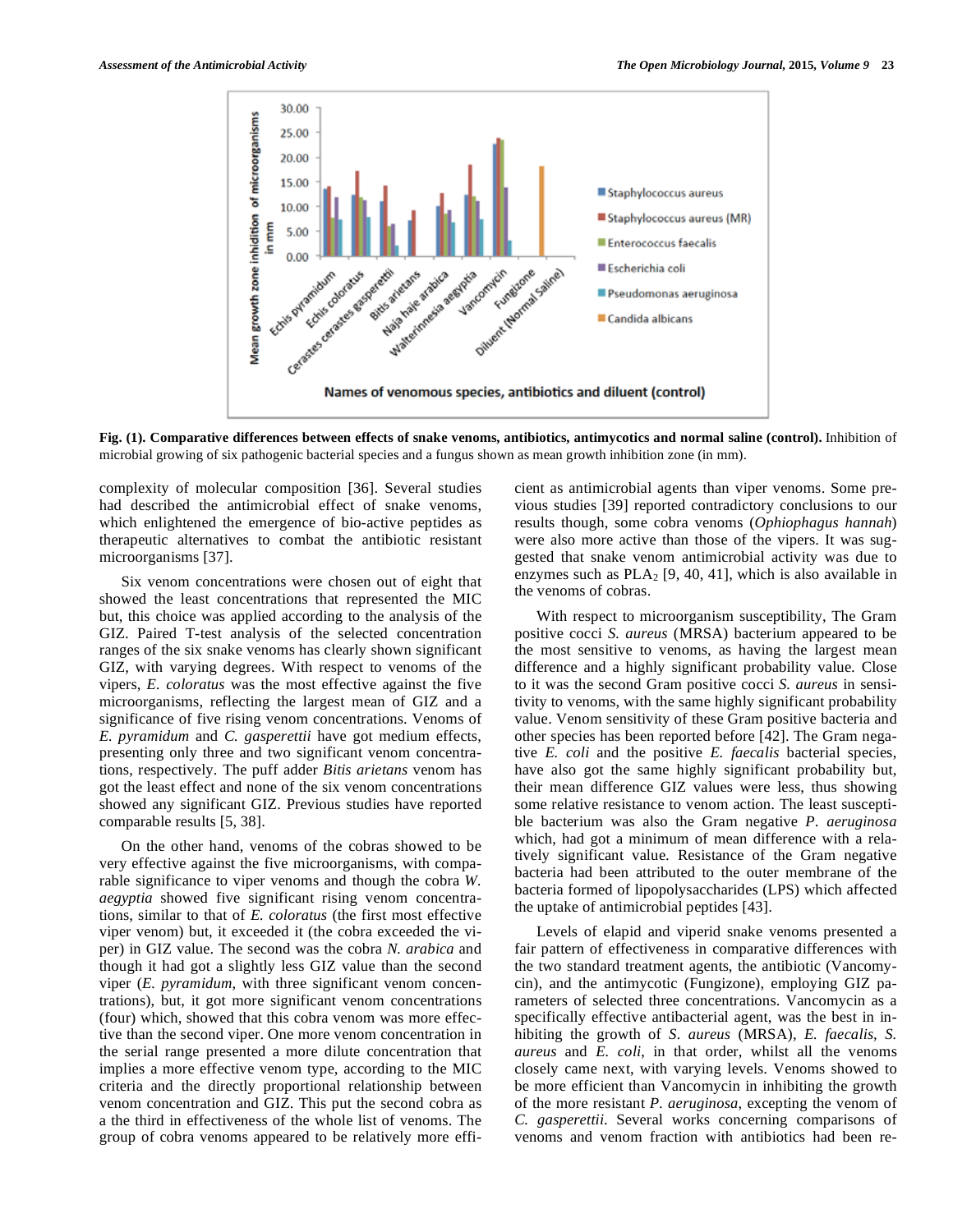ported [14, 40]. With respect to the fungus *Candida albicans*, results were negative, hence they were removed from the analysis tables.

#### **CONCLUSION**

It was concluded here that snake venoms have comparable activity, if not more efficient than antibiotics, whilst cobra venoms appear to be relatively more efficient as antimicrobial agents than viper venoms. Until furthermore studies, the selected six snake venoms, within the employed ranges of concentrations, cannot be a suitable solution in treatment of fungi like *Candida albicans*.

#### **CONFLICT OF INTEREST**

The authors confirm that this article content has no conflict of interest.

# **ACKNOWLEDGEMENTS**

The study was supported by Prince Sultan Military Medical City, Riyadh, Saudi Arabia. The authors wish to thank to Mr. Syed Ali for his help in this study.

# **REFERENCES**

- [1] Nafeesa A, Sheikh MA, IkramulHaque A, *et al.* Microbial resistance of Staphylococcus aureus against commonly used antibiotics. J Med Sci 2001; 1: 97-100.
- [2] Ang JY, Ezike E, Asmar BI. Antibacterial resistance. Symposium series Society for applied microbiology. Ser Soc Appl Microbiol 2004; 3: 229-39.
- [3] Dadgar T, Asmar M, Saifi A, *et al.* Antibacterial activity of certain iranian medicinal plants against methicillin-resistant and sensitive. Asian J Plant Sci 2006; 5: 861-6.
- [4] Zakaria ZA, Jais AMM, Mastura M, *et al. In vitro* anti staphylococcal activity of the extract of several neglected plants in Malaysia. Int J Phamacol 2007; 3: 428-31.
- [5] Al-Ahmadi AJ, Fathi B, Jamshidi A, *et al.* Investigation of the antibacterial effect of venom of the Iranian snake Echis carinatus. Ind J Veter Sci Technol 2010; 2: 93-100.
- [6] Salama W, Geasa N. Investigation of the antimicrobial and hemolytic activity of venom of some Egyptian scorpion. J Microbiol Antimicrob 2014; 6(1): 21-8.
- [7] Wenhua R, Shuangquan Z, Daxiang S, *et al.* Induction, purification and characterization of an antibacterial peptide scolopendrin I from the venom of centipede Scolopendra subspinipes multilans. Ind J Biochem Biophys 2006; 43: 88-93.
- [8] Jenssen H, Hamill P, Hancock REW. Peptide antimicrobial agents. Clin Microbiol Rev 2006; 19(3): 491-511.
- [9] Permual SR, Pachiappan A, Gopalakrishnakone P, *et al. In vitro* antibacterial activity of natural toxins and animal venoms tested against Burkholderia pseudomallei. BMC Infect Dis 2006; 6(100): 1-16.
- [10] Shittu LAJ, Bankole MA, Ahmed T, *et al.* Antibacterial and antifungal activities of essential oils of crude extracts of Sesame Radiatum against some common pathogenic micro-organism. Iran J Pharmacol Ther (IJPT) 2007; 6: 165-70.
- [11] Harvey AL, Robertson B. Dendrotoxins: structure-activity relationships and effects on potassium ion channels. Curr Med Chem 2004; 11: 3065-72.
- [12] Koh DC, Armugam A, Jeyaseelan K. Snake venom components and their applications in biomedicine. Cell Mol Life Sci 2006; 63: 3030-41.
- [13] Stiles BG, Sexton FW, Weinstein SA. Antibacterial effects of different snake venoms: purification and characterization of antibacterial proteins from Pseudechis australis I Australian king brown or mulga) venom. Toxicon 1991; 29: 1129-41.
- [14] Permual SR, Gopalakrishnakone P, Thwin MM, *et al.* Antibacterial activity of snake, scorpion and bee venoms: a comparison with pu-

rified venom phospholipase A2 enzymes. J Appl Microbiol 2007; 102: 650-9.

- [15] Rideiro PH, Callejion DR, Baruffi MD, *et al.* L- aminoacid oxidase isolated from Bothrops moojeni snake venom present selective cytotoxic activity against tumor. J Venom Anim Toxins Incl Trop Dis 2007; 13(1): 310.
- [16] Haeberli S, Kuhn-Nentwing L, Schaller J, *et al.* Characterization of antibacterial activity of peptides isolated from the venom of the spider Cupiennius Salei. Toxicon 2000; 38: 373-80.
- [17] Conde R, Zamudio FZ, Rodtiguez MH, *et al.* Scorpine, an antimalarial and anti-bacterial agent purified from scorpion venom. FEBS 2000; 471: 165-8.
- [18] Torres-Larios A, Gurrola GB, Zamudio FZ, *et al.* Hadrurin, a new antimicrobial peptide from the venoms of scorpion Hadrurusaztecus. Eur J Biochem 2002; 267: 5023-31.
- [19] Hernandez-Aponte CA, Silva-Sanchez J, Quintero-Hernandez V, *et al.* Vejovine, a new antibiotic from the scorpion venom of Vaejovis mexicanus. Toxicon 2011; 57: 84-92.
- [20] Glasser HRS. Bactericidal activity of Crotalus venom *in vitro*. Copeia 1948; 4: 245-7.
- [21] Aloof-Hirsch S, Devries A, Berger A. The direct lytic factor of cobra venom: Purification and chemical characterization. Biochem Biophys Acta 1968; 154: 53-60.
- [22] Chaim-Matyas A, Borkow G, Ovadia M. Isolation and characterization of a cytotoxin P4 from the venom of Najani gricollisnigricollis preferentially active on tumor cells. Biochem Int 1991; 24: 415- 21.
- [23] Borkow G, Ovadia M. Echinhibin-1 an inhibitor of Sendai virus isolated from the venom of the snake Echiscoloratus. Antiviral Res 1994; 23(2): 161-76.
- [24] Mollmann U, Gutsche W, Maltz L, *et al.* Activity of cytotoxin P4 from the venom of the cobra snake Najanigricollison Gram-positive bacteria and eukaryotic cell lines. Arzneimittelforschung 1997; 47(5): 671-3.
- [25] Borkow G, Marco D, Ovadia M. Isolation and partial characterization of an antiviral proteolytic fraction from the venom of Echis Carinatus Sochureki. Open Biol J 2008; 1: 21-6.
- [26] Ferreira SH, Bartlett DC, Greene LJ. Isolation of bradykininpotentiating peptides from Bothrops jararaca venom. Biochem 1970; 9: 2583-93.
- [27] Garesky VM, Lumma PK, Freidinger RM, *et al.* Chemical synthesis of echistatin, a potent inhibitor of platelet aggregation from Echiscarinatus: synthesis and biological activity of selected analogs. Proc Natl Acad Sci USA 1989; 86: 4022-6.
- [28] Tans G, Rosing J. Snake venom activators of factor X: an overview. Haemostasis 2001; 31: 225-33.
- [29] Guerranti R, Aguiyi JC, Neri S, *et al.* Proteins from Mucunapruriens and enzymes from Echiscarinatus venom: characterization and cross-reactions. J Biol Haemostasis 2002; 31: 225.
- [30] Nowak G. The Ecarin clotting time, a universal methos to quantify direct thrombin inhibitors. Pathophysiol Haemost Thromb 2004; 4: 173-83.
- [31] National Geographic, Daily News. Could Black Mamba Snake Venom Replace Morphine?October 2012. [http://news. nationalgeographic.com/news/2012/10/121003morphine-painkillers-blackmamba-snakes-health-science/].
- [32] De Lima DC, Alvarez Abreu P, de Freitz CC, *et al.* Snake venom; any clue for antibiotics and CAM? Evidence-based Compl Alter Med 2005; 2:39-47.
- [33] Giangaspero A, Sandri L, Tossi A. Amphipathic  $\alpha$ -helical antimicrobial peptides- A systemic study of the effects of structural and physical properties on biological activity. Eur J Biochem 2001; 268: 5589-600.
- [34] Barry AL, Brown SD. Fluconazole disk diffusion procedure for determining susceptibility of Candida species. J Clin Microbiol 1996; 34: 2154-7.
- [35] Heise PJ, Maxson LR, Dowling HG, *et al.* Higher level snake phylogeny inferred from mitochondrial DNA sequences of 12S rRNA genes. Mol Biol Evol 1995; 12: 259-65.
- [36] Tashima AK, Sanz L, Camargo ACM, *et al.* Snake venomics of the Brazilian pitvipers Bothropcotiara and Bothropfonsecai. Identification of taxonomy markers. J Proteomics 2008; 71: 473-85.
- [37] Hancock RE, Chapple D. Peptide antibiotics. Antimicrob Agents Chemother 1999; 43: 1317-23.